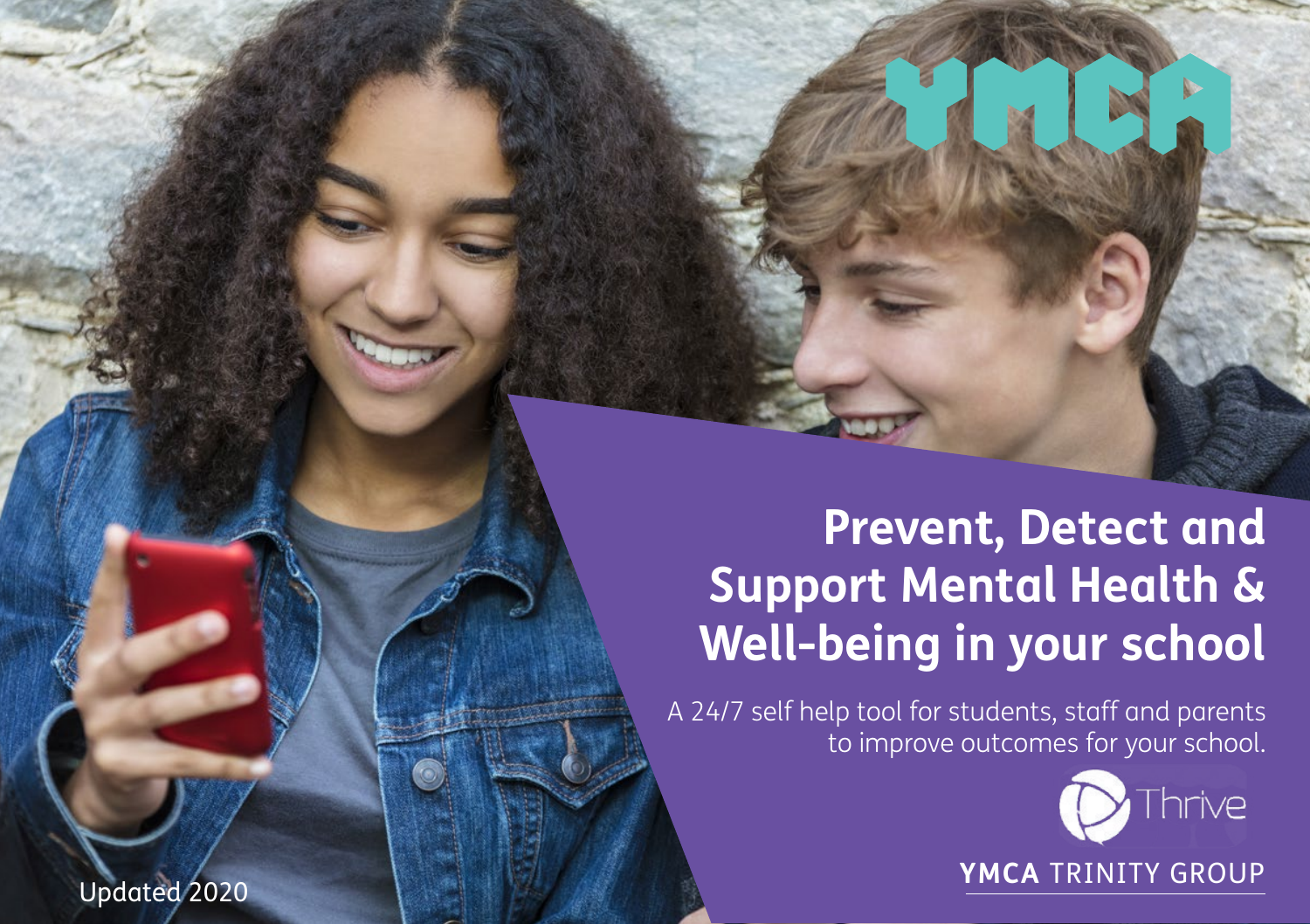

# **WHO WE ARE**

#### **Thrive**

Founded in 2012 by Dr Andres Fonseca, consultant psychiatrist and Dr Adam Huxley, consultant clinical psychologist, Thrive is a clinically proven app that prevents, detects, and treats common mental health conditions. Thrive promotes resilience, detects conditions before they become too severe, improves recovery rates dramatically, signposts for further support, provides in-app treatment, reports usage data and much more.

Over one million individuals have access to the App through partnerships with Aviva, Priory group, professional football academies and others.

#### **YMCA Trinity Group**

We are a locally based charity that has been at the heart of community transformation in Cambridgeshire and Suffolk since 1852. Our focus has always been on building proactive and sustainable communities with an emphasis on supporting young people, helping them to realise their full potential on their journey from dependence to independence.

Menu of Services offers schools and partners a range of services to improve the physical, emotional and psychological wellbeing of young people in their care. This includes counselling and therapy, building resilience group work, mentoring, family work, qualifications, and staff training.

#### **Partnership**

YMCA and Thrive are passionate about promoting resilience and supporting those with mental health issues. By working in partnership, we hope to achieve significant impact on people's lives and enable schools and organisations to access tried and tested tools at a fraction of the retail price. In addition, our tailored options will provide the opportunity to further customise the app to the bespoke needs of schools, whilst benefitting from being part of a wider solution to enhance provision and access to clinical face to face support for those that need it most.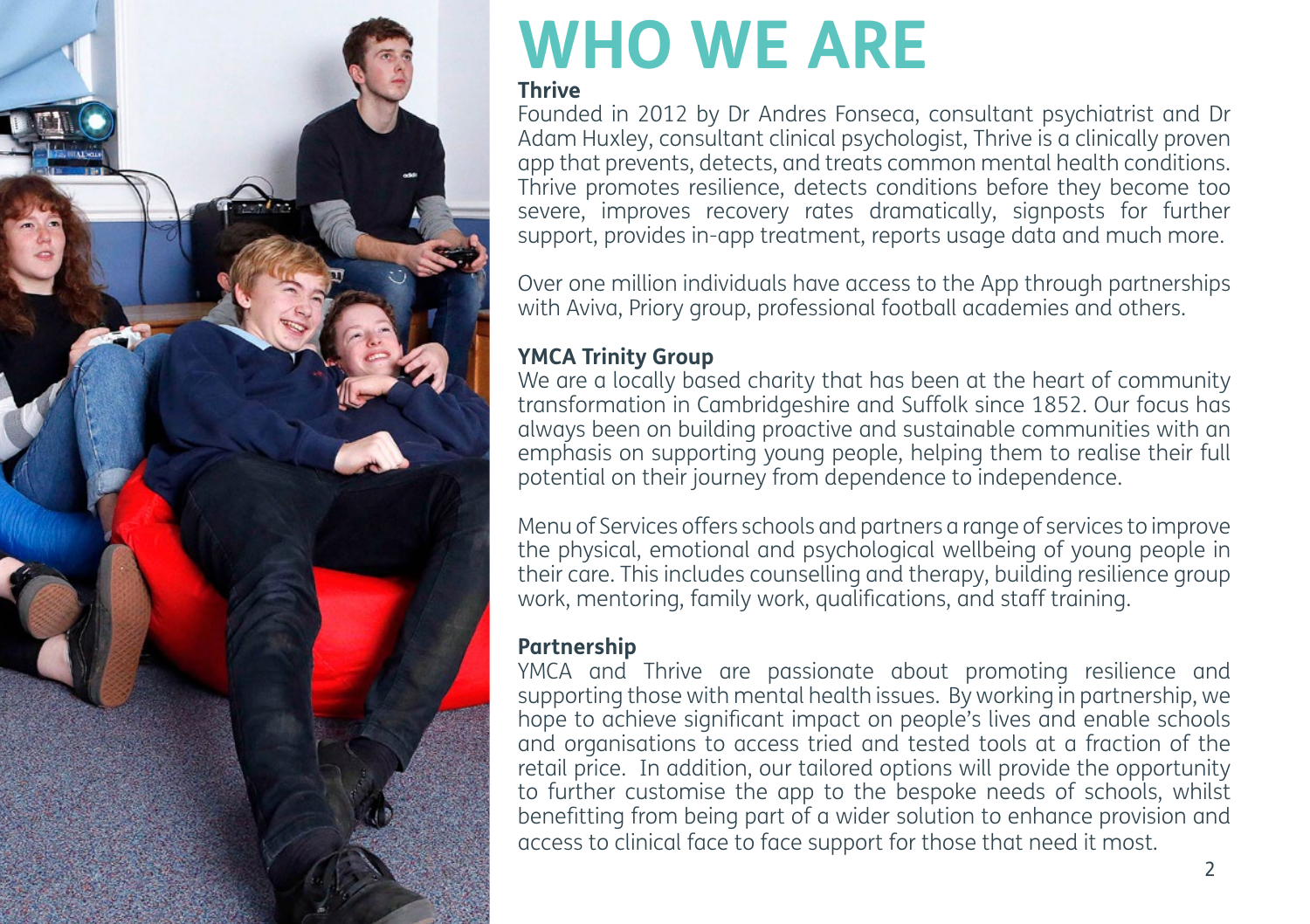## **THE WELLBEING JOURNEY**

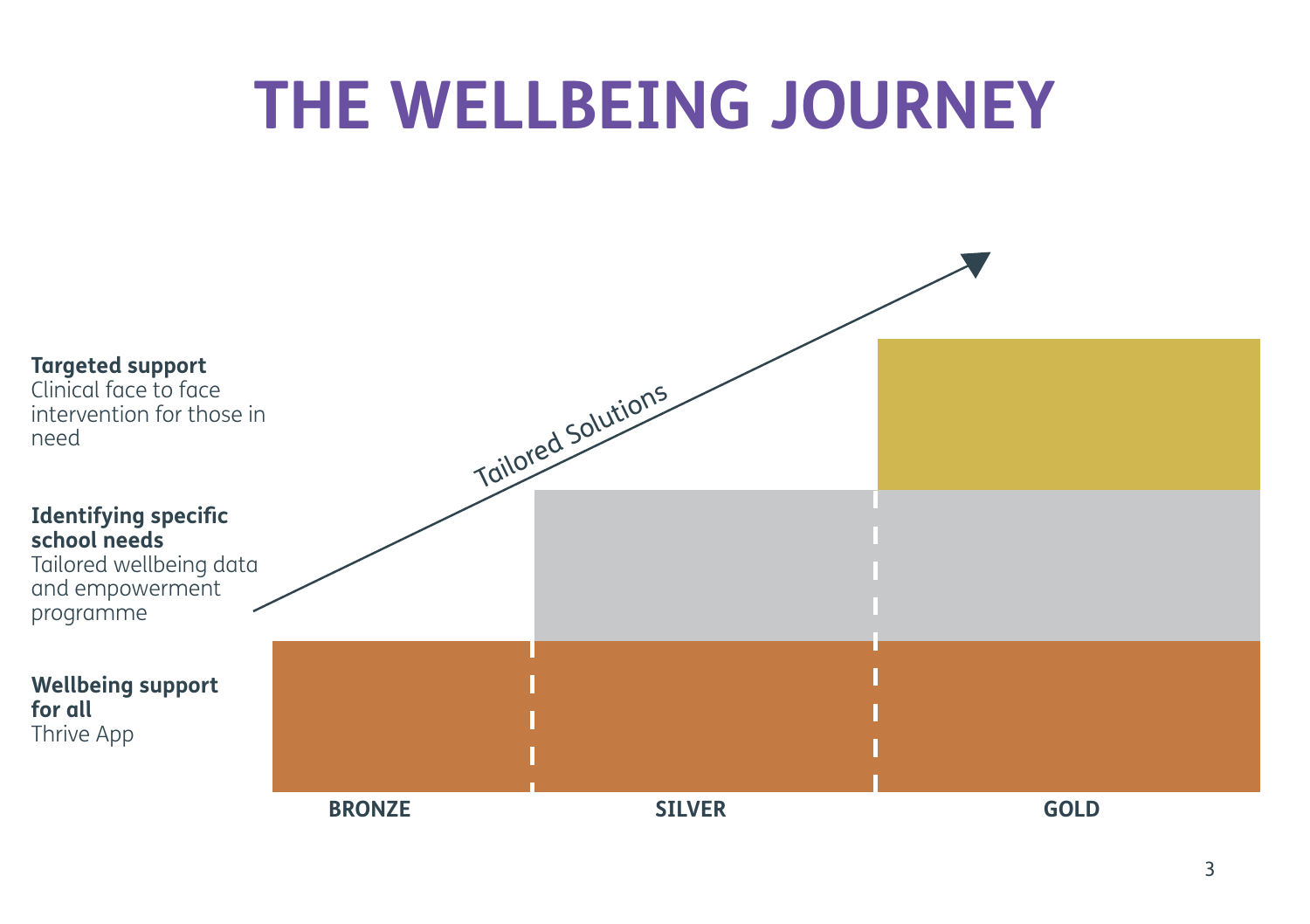# **Thrive App - Wellbeing Support for ALL**

### **PREVENTION**

Personalised goals to reduce risk factors. Carry out daily activities to improve your resilience. From learning stress busting techniques, to playing our fun distraction games and completing exercise goals.



**01**

### **DETECTION**

Completed via a clinical assessment tool – (PHQ9/GAD7) analysing the user's mental wellbeing. This daily screen can determine if a user is suffering with mental health issues such as anxiety or depression.

**03**

### **TREATMENT**

Users will be given a personalised wellbeing plan. By using our thought trainer to learn CBT skills, it will help them manage situations where stress is starting to affect their performance, whilst providing them with guides, games, exercises and more.

support you with your wider health and wellbeing needs, through an integrated referral pathway. This means that  $_{\rm 4}$ Alongside digital support, YMCA Trinity Group will be on hand to provide direct interventions and staff training to you will not be left alone to deal with any issues that may arise.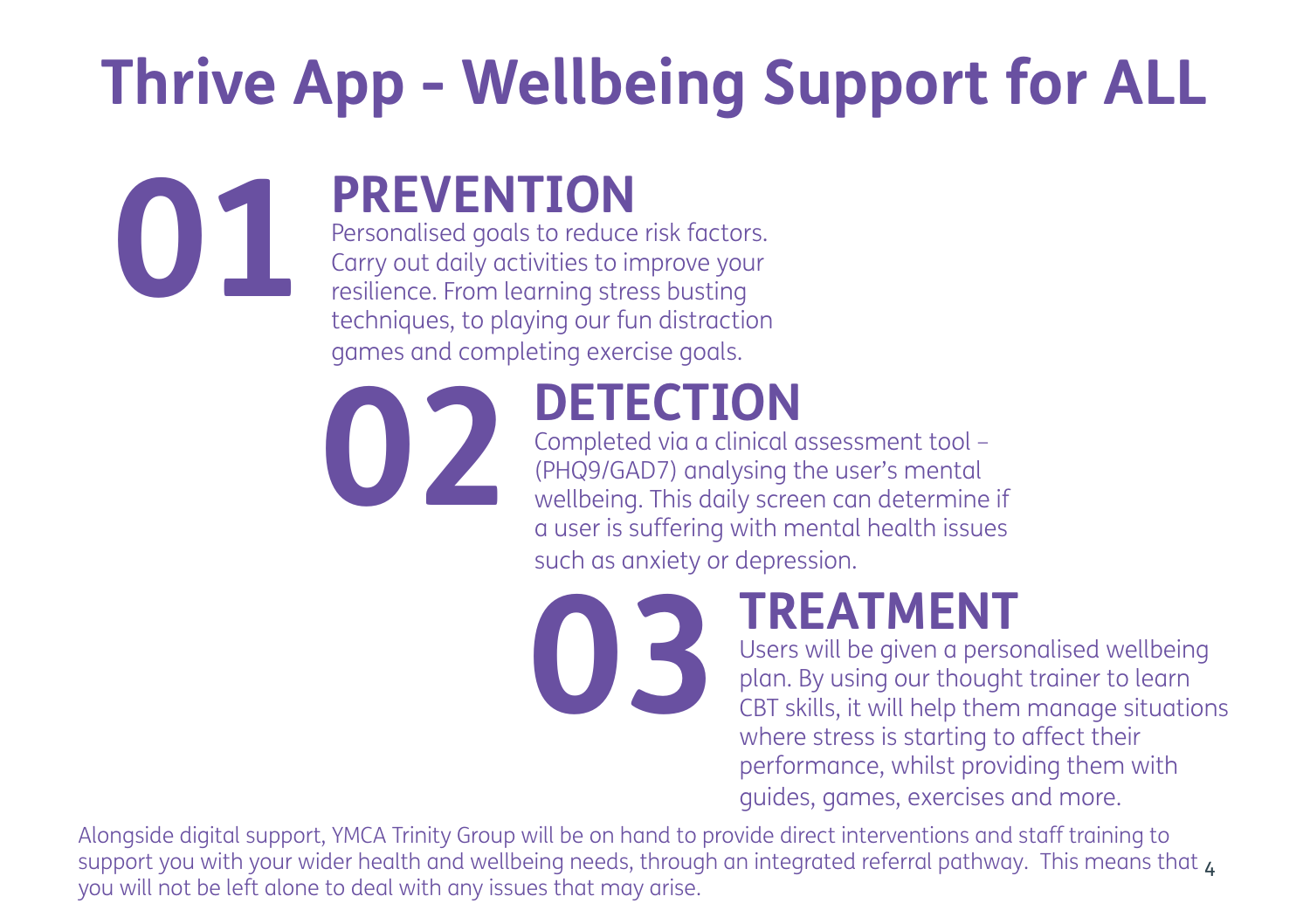### **THRIVE APP - THE MENTAL WELLBEING SOLUTION FOR YOU AND YOUR STUDENTS**

#### **Clinically Proven Accessible Intelligent**







Clinically proven and based upon research done with UCL. Evidence is at the heart of everything that we do.

Available on all apple and android devices, it can also be used via web browsers on all computers.

Thrive learns from the user allowing it to suggest activities and provide personalised resources.

### **What else?**

Built using computerised cognitive behavioural therapy (cCBT) Encourages support-seeking behaviour and detects issues before they become severe Provides comprehensive wellbeing measures to identify need and success Direct links to local services to make referrals All other wellbeing services can be integrated within the app, allowing 24/7 access to the support needed.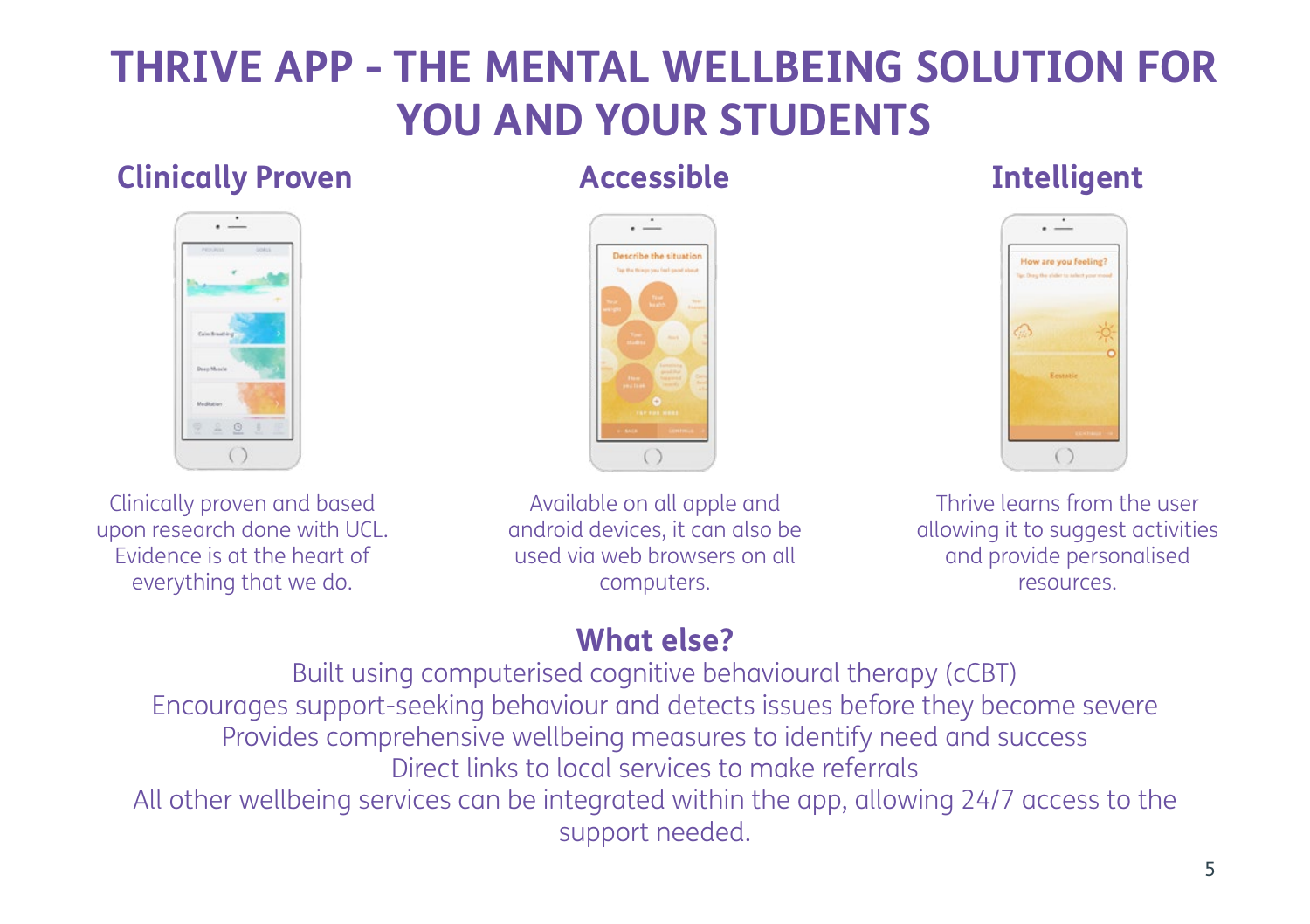## **APP SERVICES**



with your current wellbeing services, through extra support.



#### **INTEGRATION CUSTOMISATION REPORTING**

#### **Mood Meter:**

related to your students to give

#### **Support Box:**

Potential for integration with

#### **Progress:**

Emotional and usage data logged, with support by sharing their



The app collates anonymous, aggregate student data that records specific stressors and situations. This can be allowing you to make receive otherwise.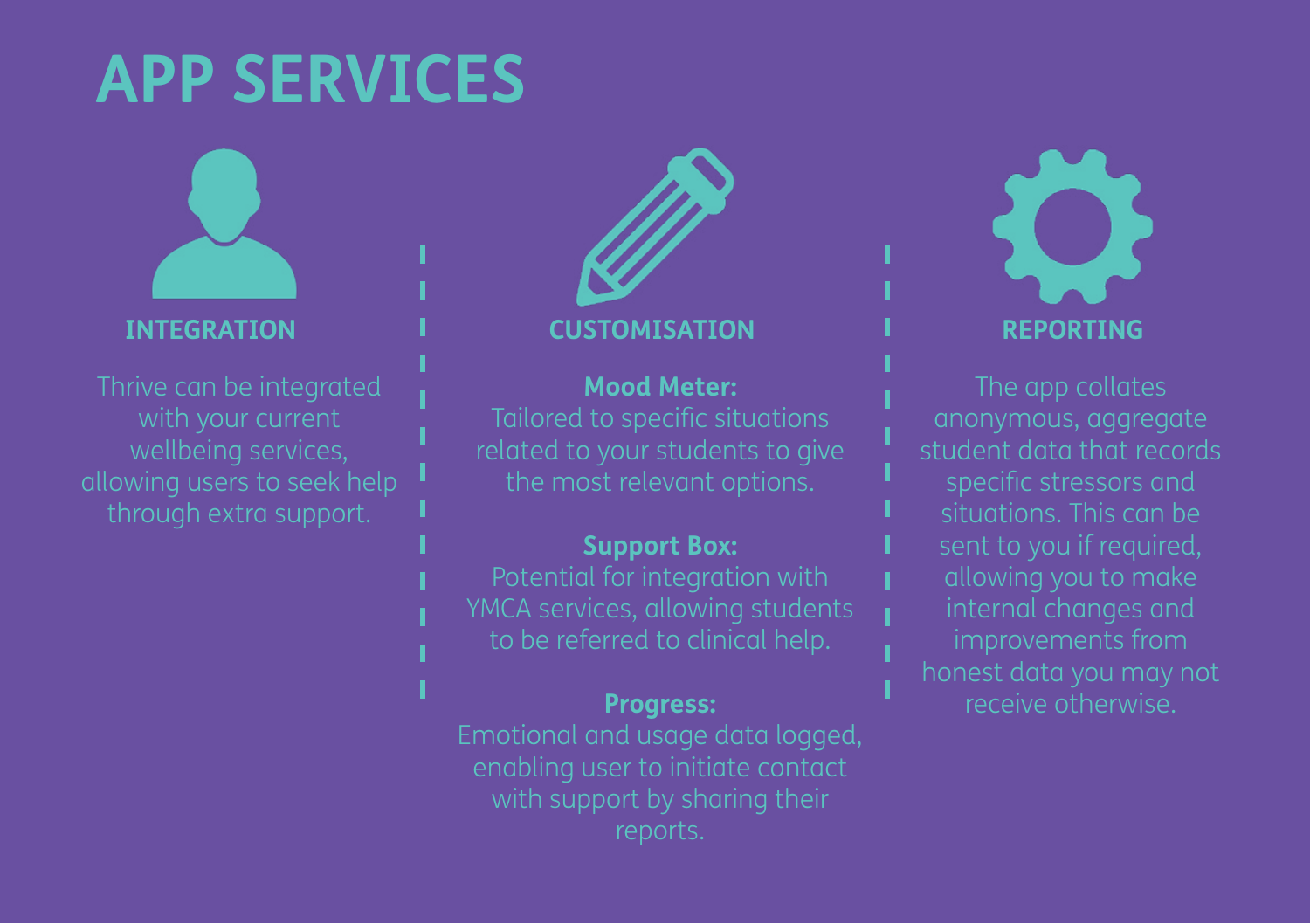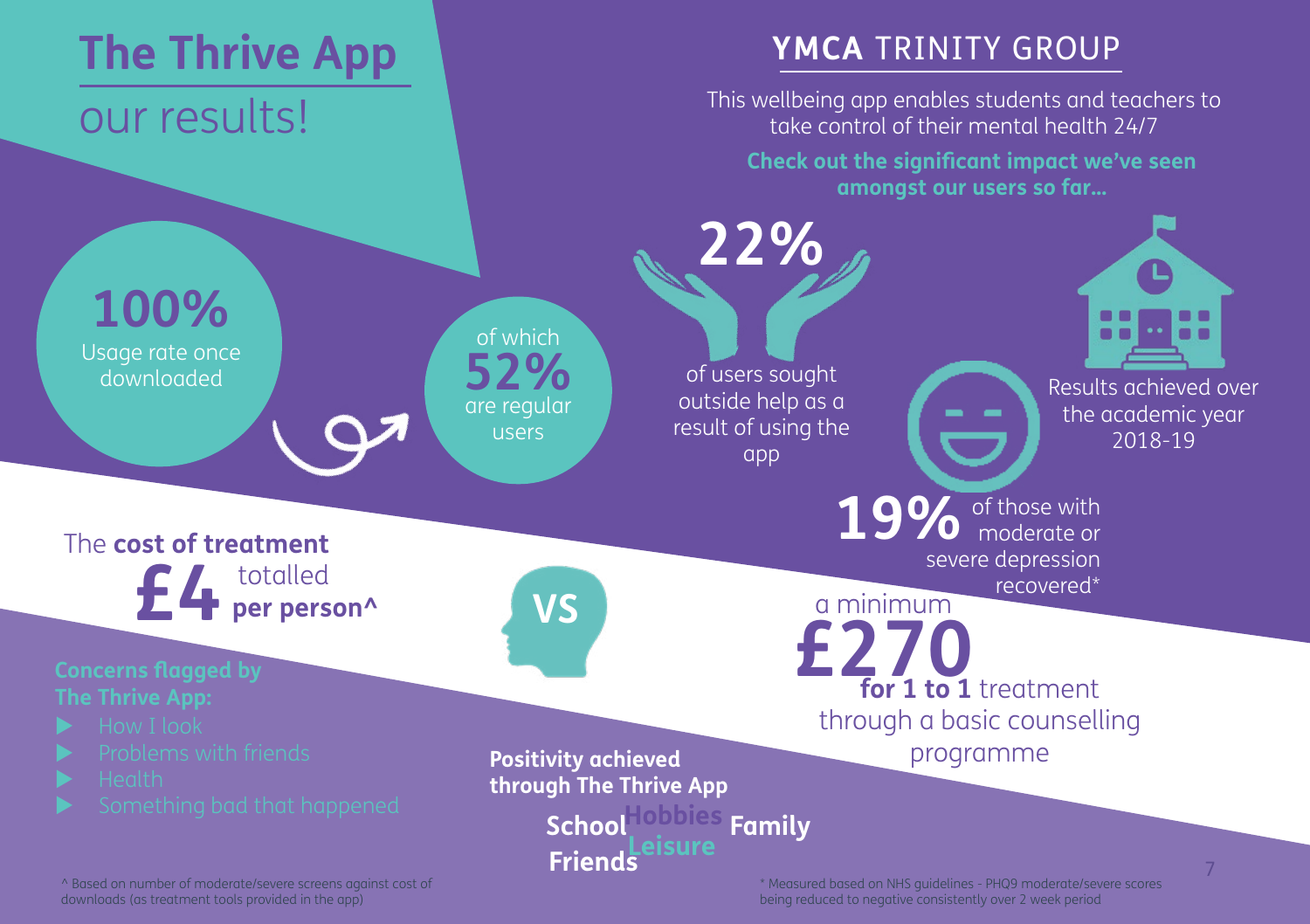# **BENEFITS OF OUR APPROACH**

We understand that every school, college and university is different. That's why we pride ourselves on delivering a customised, personalised and unique solution to each of our partners. Some of the many benefits are below, and suit any education provider.



Tailored Partnership Service.



Regular app updates, always adding more content.

### **OPTIONAL EXTRAS:**



Reduces recovery time - gets students back to learning.



Full customisation of Thrive App.





Support for every student and staff member – with and without a mental health condition.



School reports with data.

Integration with current services.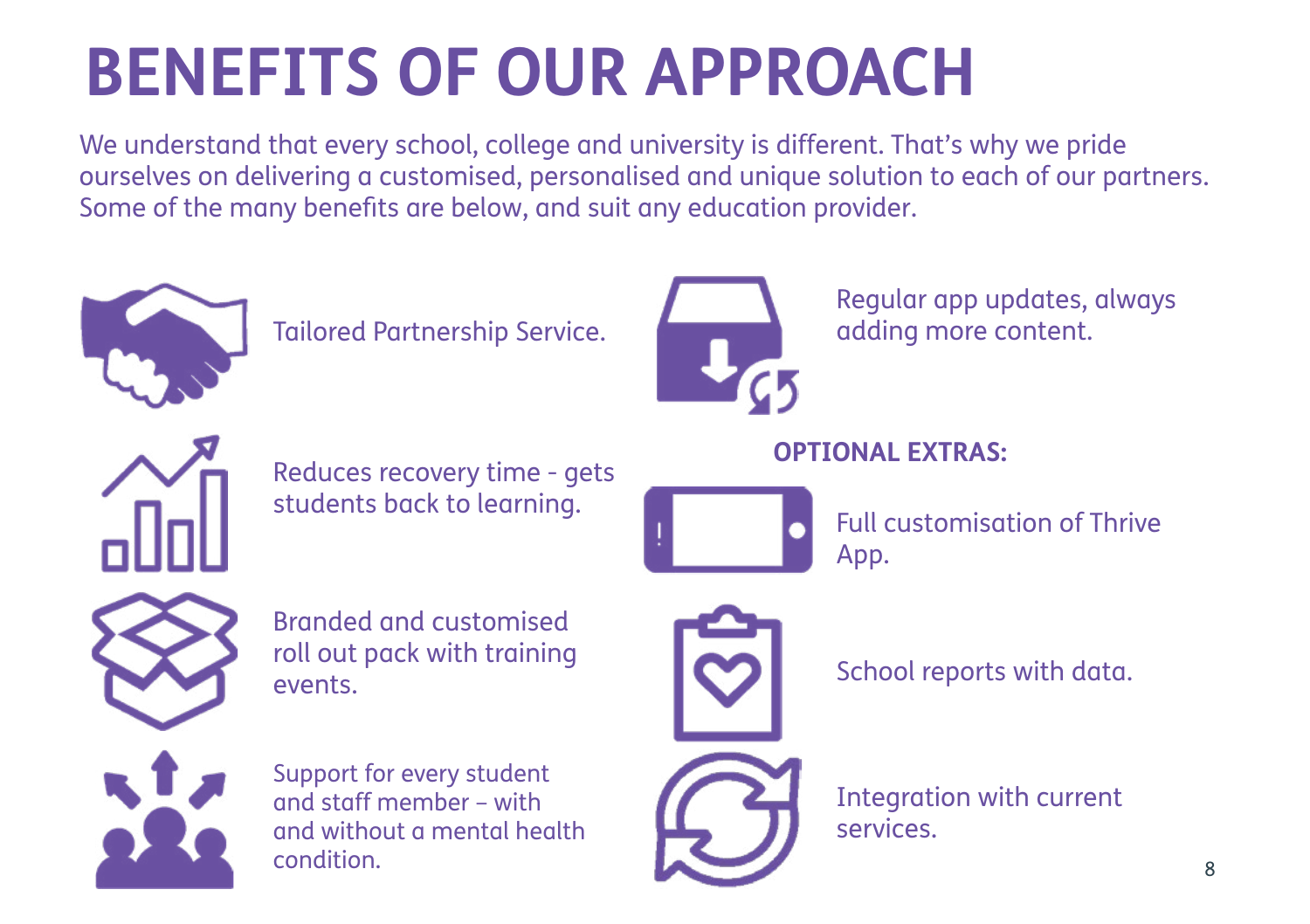### **WELL-BEING SUPPORT FOR ALL**  The Bronze Package

The Thrive App provides a fantastic opportunity for schools to address the wellbeing needs of students, staff and parents.

The bronze package will enable all users to access the full functions of the app, which include a range of prevention, detection and treatment tools. This enables users to build resilience and self-help or self-refer to reduce the burden on staff and settings to address needs on their own, and provide an effective whole school wellbeing offer linked to existing provision.

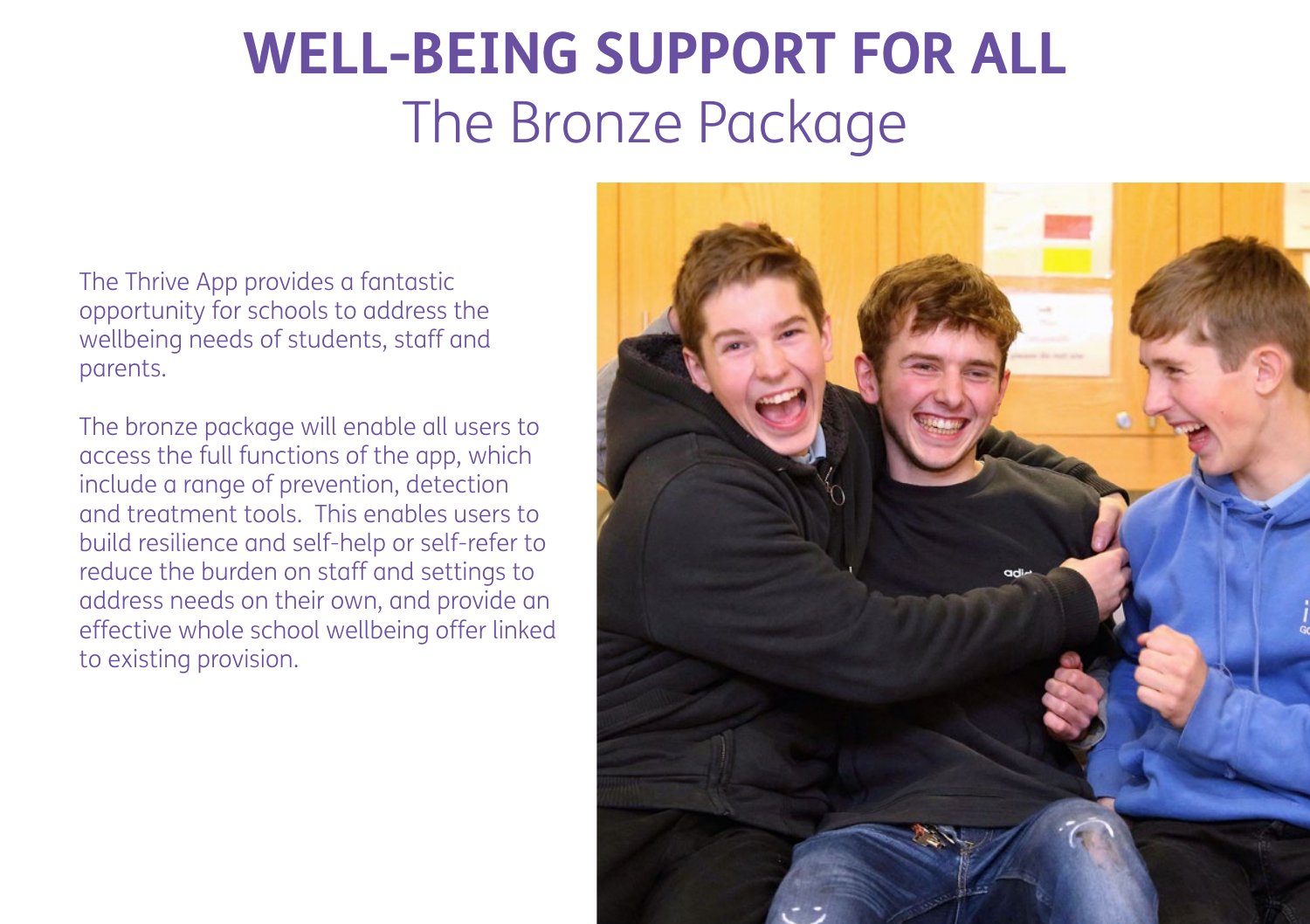## **IDENTIFYING SCHOOL NEEDS** The Silver Package

The app can also present a unique insight into the bespoke needs of your school through an optional package, which provides you with tailored usage data on a termly basis.

The Silver package gives you with a wealth of information about how your users are accessing the app and what the trends are in terms of your school wellbeing needs. This will enable you to identify gaps in current school provision and start to improve outcomes for your school.

To facilitate this, YMCA will also provide you with discounts on their tried and tested training programmes, which will enhance the knowledge of staff and empower key individuals to develop provision within the school. These include the following:

Introduction to Mental Health – A Whole School 2hr training session to increase awareness of how mental health issues develop and how to support those in most need.

Delivering Early Interventions Train The Trainer – This 1 day course will introduce the theories behind how to deliver effective early interventions, as well as unique access to a suite of tried and tested schemes of work for all ages in various resilience based modules.

Mental Health Champion Train The Trainer – This 3 day course will empower lead individuals to cascade knowledge on a wide variety of mental health issues to other staff. It also gives the school FREE access to seven different modules, clinical support and the opportunity for yearly refresher training and peer support programmes.

Staff Wellbeing – A Whole School 2hr training session with a focus on the science behind wellbeing, the importance of your own wellbeing, and the impact of this on young people.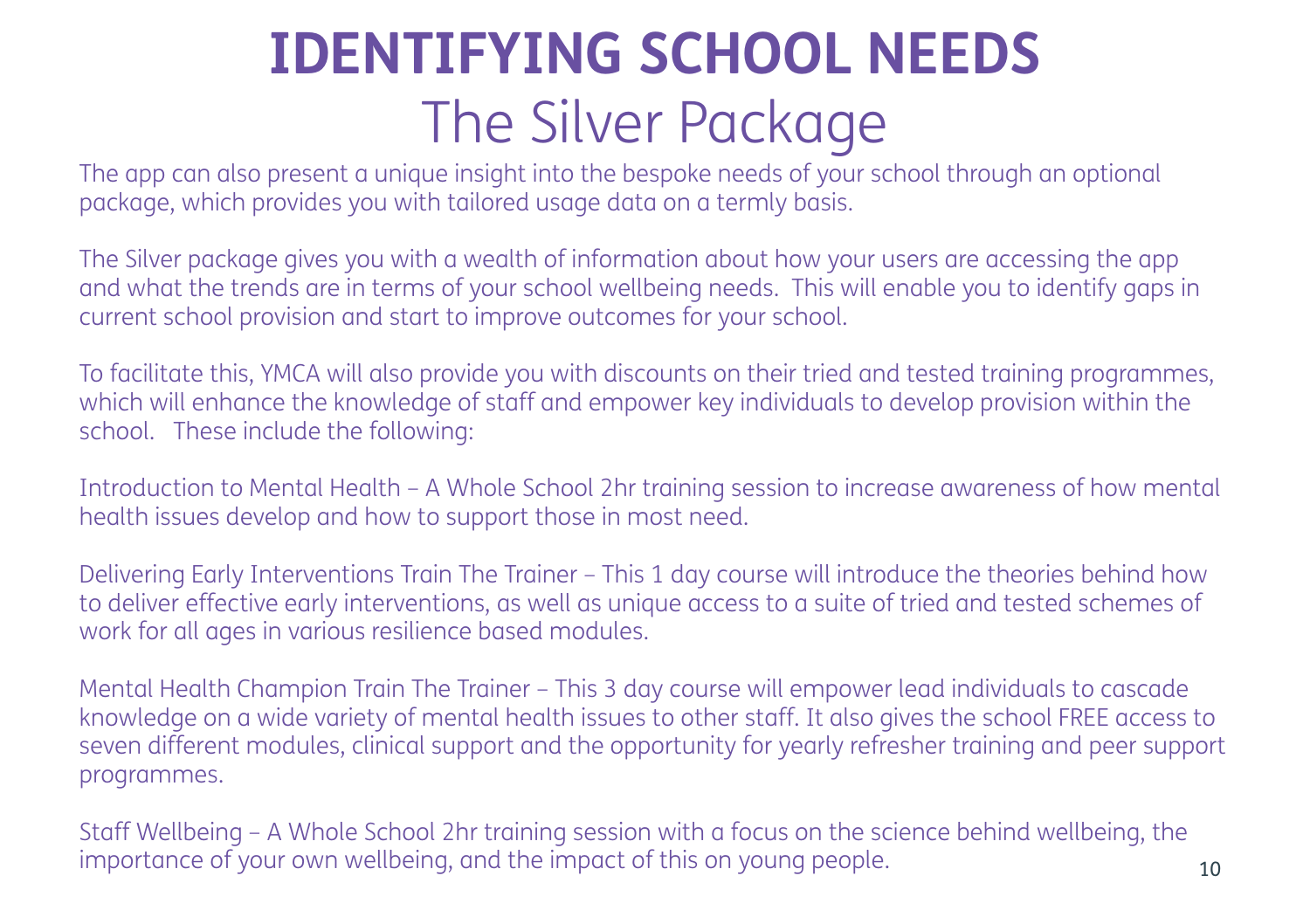### **TARGETED SUPPORT** The Gold Package

Despite the comprehensive support and wellbeing provision that the Thrive App and YMCA Training can provide and the subsequent early intervention programmes offered, there are inevitably going to be times where professional support is required for those with the highest needs.

YMCA has over 30 years experience in providing mental health services to young people locally, and now has a whole range of interventions that are delivered by clinically trained professionals.

The Gold package provides schools with a seamless link into clinical interventions that may be identified as being required through the clinical tools built into the app, or through the empowerment programme the YMCA training provides. We are therefore offering an opportunity for schools to build in access to a bank of 50 credits, which can be used for immediate clinical interventions such as therapy or counselling led by qualified YMCA therapists.

Also included is a FREE Whole School 2hr training session to increase awareness of how mental health issues develop and how to support those in most need.

This holistic approach to wellbeing enables you to support the whole school community throughout their wellbeing journey, in a holistic, sustainable and cost-effective way.

### **For more information about any of the training or interventions available for schools, please go to our website www.ymcatrinitygroup.org.uk or contact 01733 373187.**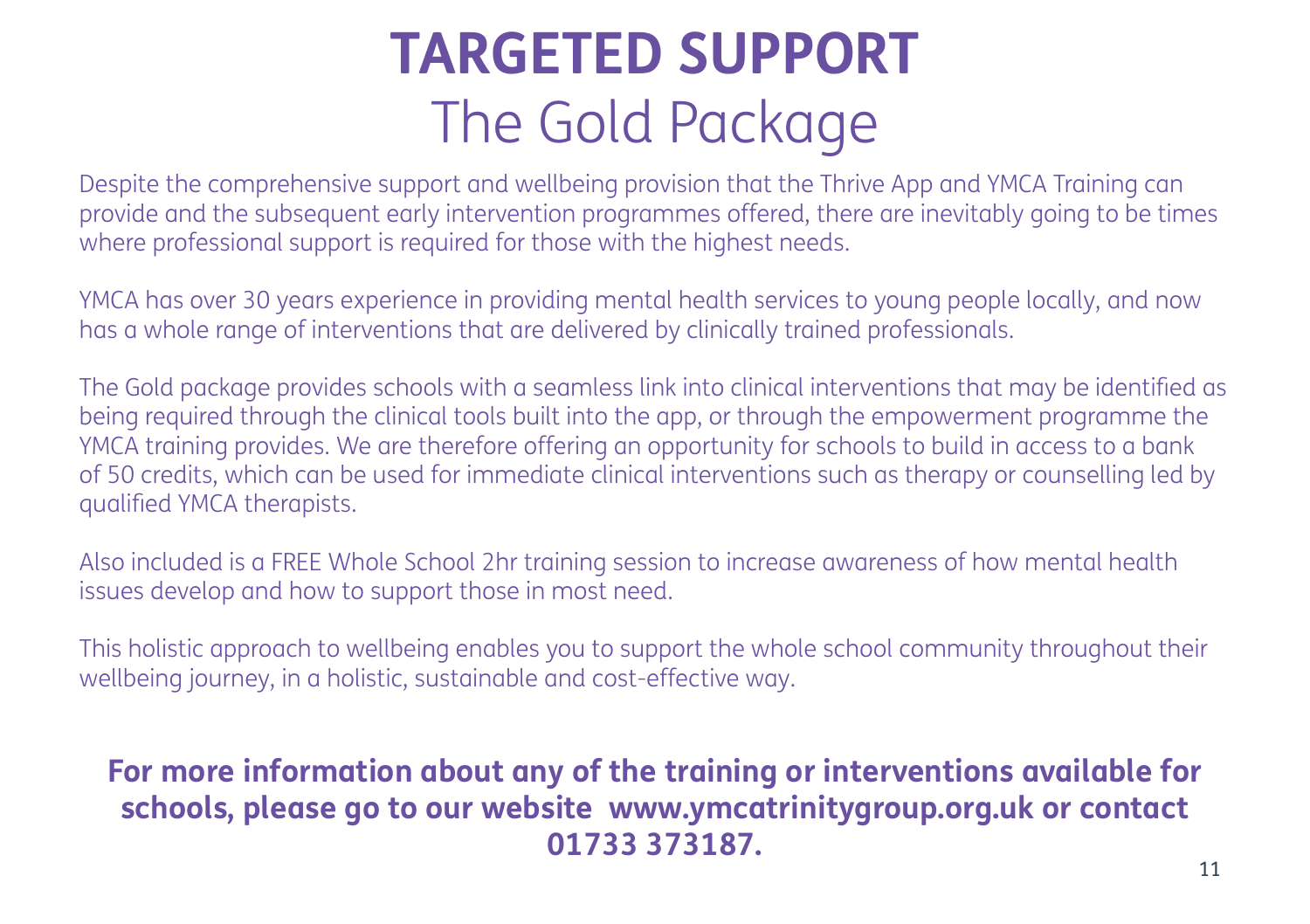# **WHY ACT NOW?**

**70%**

Have not had appropriate interventions at a sufficiently early age.



300,000 young people have an anxiety disorder.



1 in 10 struggle to sleep a night.



92% have not had appropriate interventions at a sufficiently early age.

**20%**

Of adolescents may experience a mental health problem in any given year.



1 in 3 students have considered suicide by the age of 16.



20% of students consider themselves to have a mental health condition.



Of mental health problems are established by age 14.



School stress is the main cause of depression in young people.



4 in every school classroom have a mental health diagnosis.



Of teachers said they had seriously considered leaving their job in the last year due to stress.

67% of schools staff said their job had adverse affect on their mental health.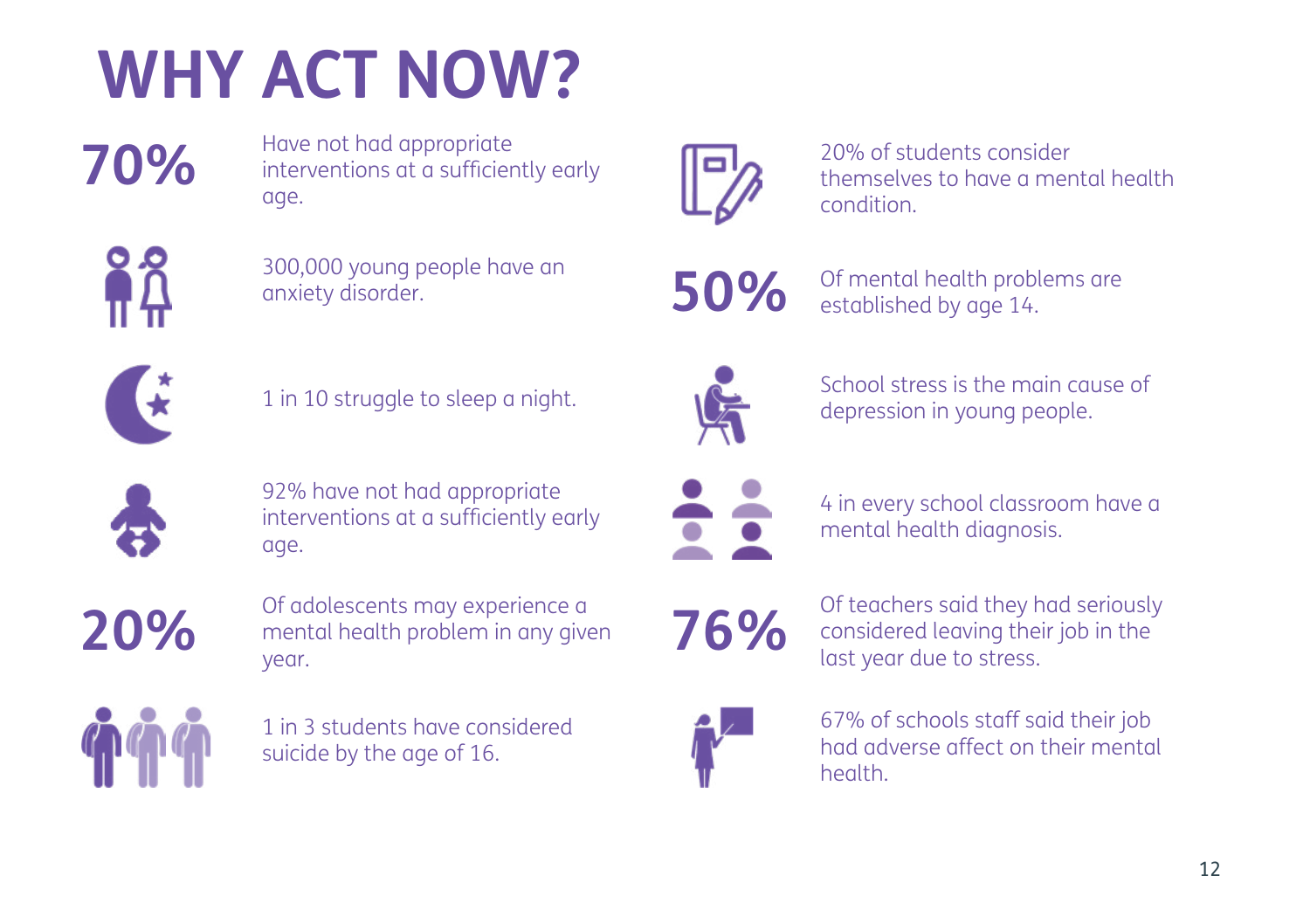# **SECURITY & PRIVACY**

#### **Data transmission**

All data is encrypted on transmission and sent via HTTP over TLS (HTTPS). We use Let's Encrypt for our certificates which provides SHA256 signing. In addition to this all data is scrambled. The public key is 2048 bit, and all the certificates have life spans of 3 months.

#### **Data storage**

All data is encrypted at rest on our UK servers. The encryption is AES256 (symmetrical) where the key is one of a possible 1024 keys from a pool. The encryption key is selected via a hash function on the database key of the document being encrypted. For storage, the database key itself is then also hashed using SHA512. In this way, without knowing the plain-text key, it is not possible to even test for the existence of an object.

#### **Device policy**

No personal data is ever stored on devices except during offline operation. All personal data is removed from the device as soon as it is online again.



#### **Thrive Therapeutic Software Ltd operates a strict privacy policy.**

All data we gather is used only for providing and improving our services to our users. YMCA will also use anonymised aggregated data to act as evidence for research and promotional purposes. Schools that purchase their data will also have access to anonymised and aggregated data relevant to their users. We never share personal information with third parties.

Anonymised aggregate information is used to:

- Fulfil our regulatory reporting obligations.
- **EXECUTE:** Produce actionable reports for our client organisations.

#### **Compliance**

- Compliant with ISO 27001:2013 standards.
- ICO registered.
- ▶ Compliant with the Data Protection Act 1998.
- $\blacktriangleright$  Compliant with the NHS IG Toolkit.
- $\blacktriangleright$  We hold all user data for a minimum of 20 years.
- Data requests follow the Caldicott Principles.\*

\*All users can request their own records in CSV format by contacting us using their registered email address.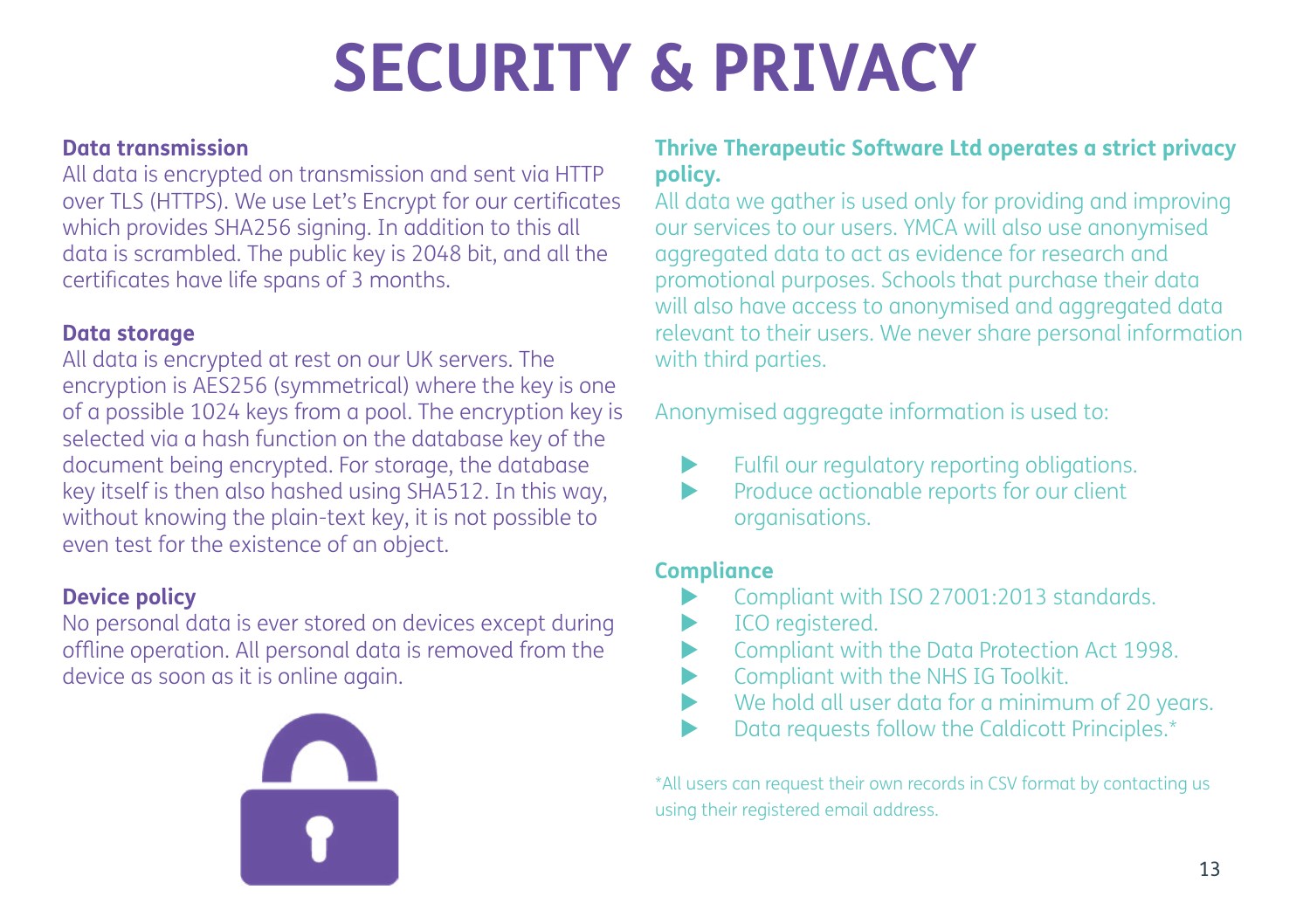| <b>App Provision</b>                                                                                                                                                                                                                                                                                                                                                                                                                                    | <b>Bronze</b> | Silver    | Gold           |
|---------------------------------------------------------------------------------------------------------------------------------------------------------------------------------------------------------------------------------------------------------------------------------------------------------------------------------------------------------------------------------------------------------------------------------------------------------|---------------|-----------|----------------|
| Individually personalised 24/7 self help tool for ages 11+ on all Apple and Android devices as<br>well as desktop access                                                                                                                                                                                                                                                                                                                                | $\bullet$     |           |                |
| Clinically proven prevention, detection and treatment tools including:<br>A wide variety of relaxation and meditation exercises<br>Clinical assessment tools<br>Fun distraction games<br>CBT and Applied Relaxation Programmes<br><b>Memory Training Game</b>                                                                                                                                                                                           | $\bullet$     |           |                |
| CBT mood meter and tracking                                                                                                                                                                                                                                                                                                                                                                                                                             | $\bullet$     | $\bullet$ | $\blacksquare$ |
| Daily personalised goals and ability for schools to set goals for users                                                                                                                                                                                                                                                                                                                                                                                 | $\bullet$     |           | $\bullet$      |
| Positive messaging system and Wellbeing guides with reward points system for usage                                                                                                                                                                                                                                                                                                                                                                      | $\bullet$     | $\bullet$ |                |
| Links to further local support (e.g. child line and Samaritans) and ability to refer to YMCA for<br>clinical interventions                                                                                                                                                                                                                                                                                                                              | $\bullet$     |           |                |
| FREE code for lead staff members to demonstrate the app to users                                                                                                                                                                                                                                                                                                                                                                                        | $\bullet$     | $\bullet$ | $\bullet$      |
| Regular app updates and new content                                                                                                                                                                                                                                                                                                                                                                                                                     | $\bullet$     | ٠         | $\bullet$      |
| Online web resource with videos, assembly templates and user quides                                                                                                                                                                                                                                                                                                                                                                                     | $\bullet$     | $\bullet$ |                |
| Use student webinars as part of PSHE curriculum (via web access)                                                                                                                                                                                                                                                                                                                                                                                        | $\bullet$     | ٠         | $\bullet$      |
| Parent access to app with resources and webinars                                                                                                                                                                                                                                                                                                                                                                                                        | $\bullet$     | $\bullet$ | $\bullet$      |
| Quarterly Aggregated usage data<br>No. of downloads/users<br>Average time spent per user<br>Average no. of days per week used<br>Average mood of users<br>$\blacktriangleright$<br>$\blacktriangleright$<br>No. of positive mild/moderate/severe anxiety / depression screenings<br>No. seeking further support<br>$\blacktriangleright$<br>No. of anxiety/depression recoveries/improvements<br>Top 5 stressors/specific stressors/positive situations |               |           |                |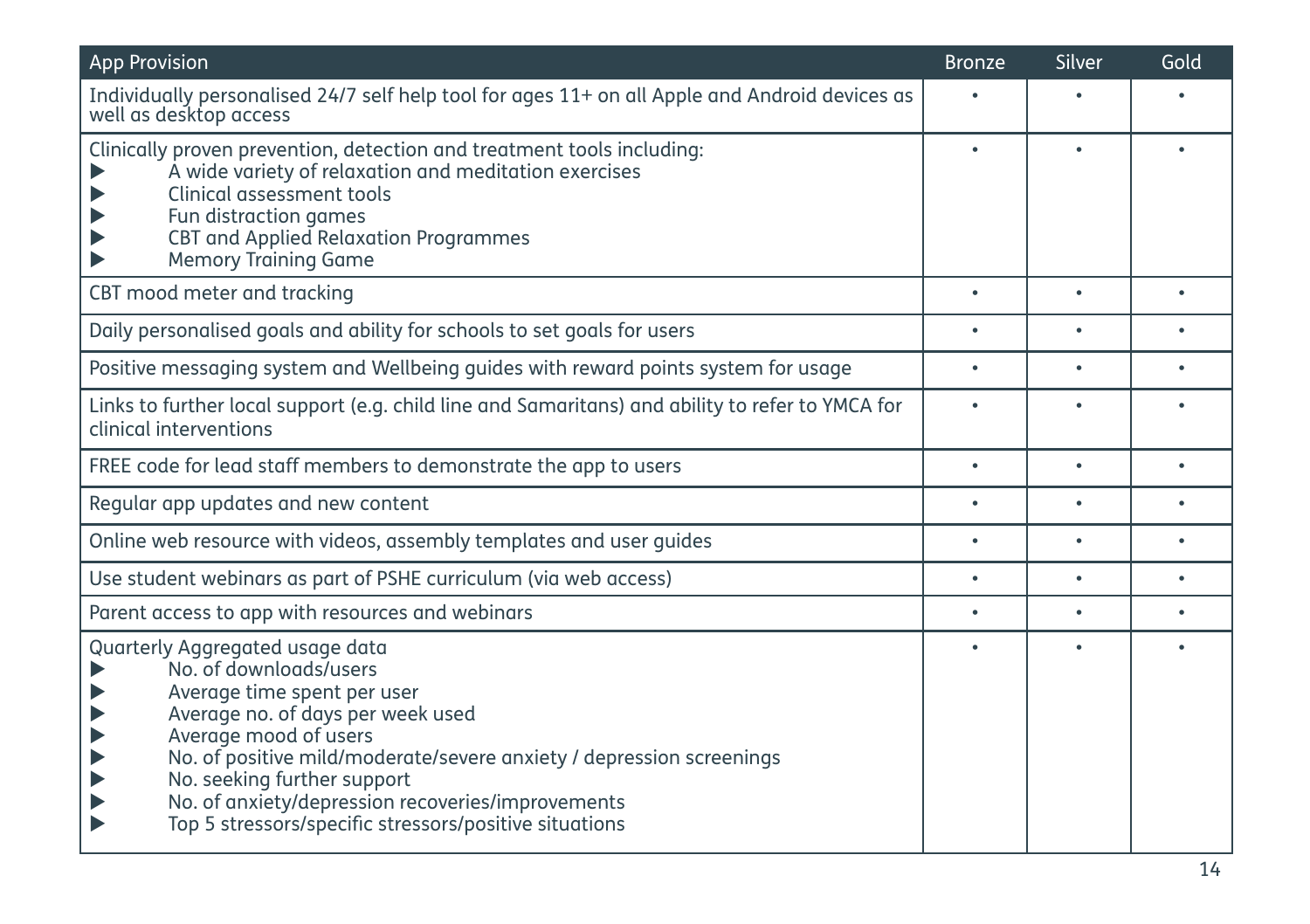| Usage data above but tailored to the school                                               |               | ٠                              |               |
|-------------------------------------------------------------------------------------------|---------------|--------------------------------|---------------|
| Opportunity to be part of app development                                                 |               | ٠                              |               |
| Access to student activator grants                                                        | ٠             | ٠                              |               |
| Security protected and fully GDPR compliant with technical support                        | ٠             | ٠                              | ٠             |
| Face to face staff training in accessing and using the app                                |               | If purchasing for whole school |               |
| <b>Direct Interventions</b>                                                               | <b>Bronze</b> | Silver                         | Gold          |
| 50 credit clinical support package support for those students that need professional help |               |                                |               |
| Whole School Introduction to Mental Health Staff Training                                 |               | 10% Off                        | <b>FREE</b>   |
| <b>Train The Trainer courses</b>                                                          |               | 10% Off                        | 10% Off       |
| Other whole school training (inc Staff Wellbeing)                                         |               | 10% Off                        | 20% Off       |
| Cost per year (plus VAT) - Saving up to 97% on RRP                                        |               |                                |               |
| First 200 users (price per user)                                                          | $£3*$         | $£7^{\wedge}$                  | $£7^{\wedge}$ |
| All additional users (price per user)                                                     | £2            | £2                             | £2            |
| <b>Additional Costs</b>                                                                   | N/A           | N/A                            | £3000         |

\*Secondary schools & colleges - Min 200 student licences or 50 staff licences required \*Primary schools - No minimum staff licences required

^Secondary schools & colleges - Min 200 student licences (staff, student or combination of both) ^Primary schools or clusters - Minimum of 50 staff licences required

Parent access can only be provided if the above conditions are met